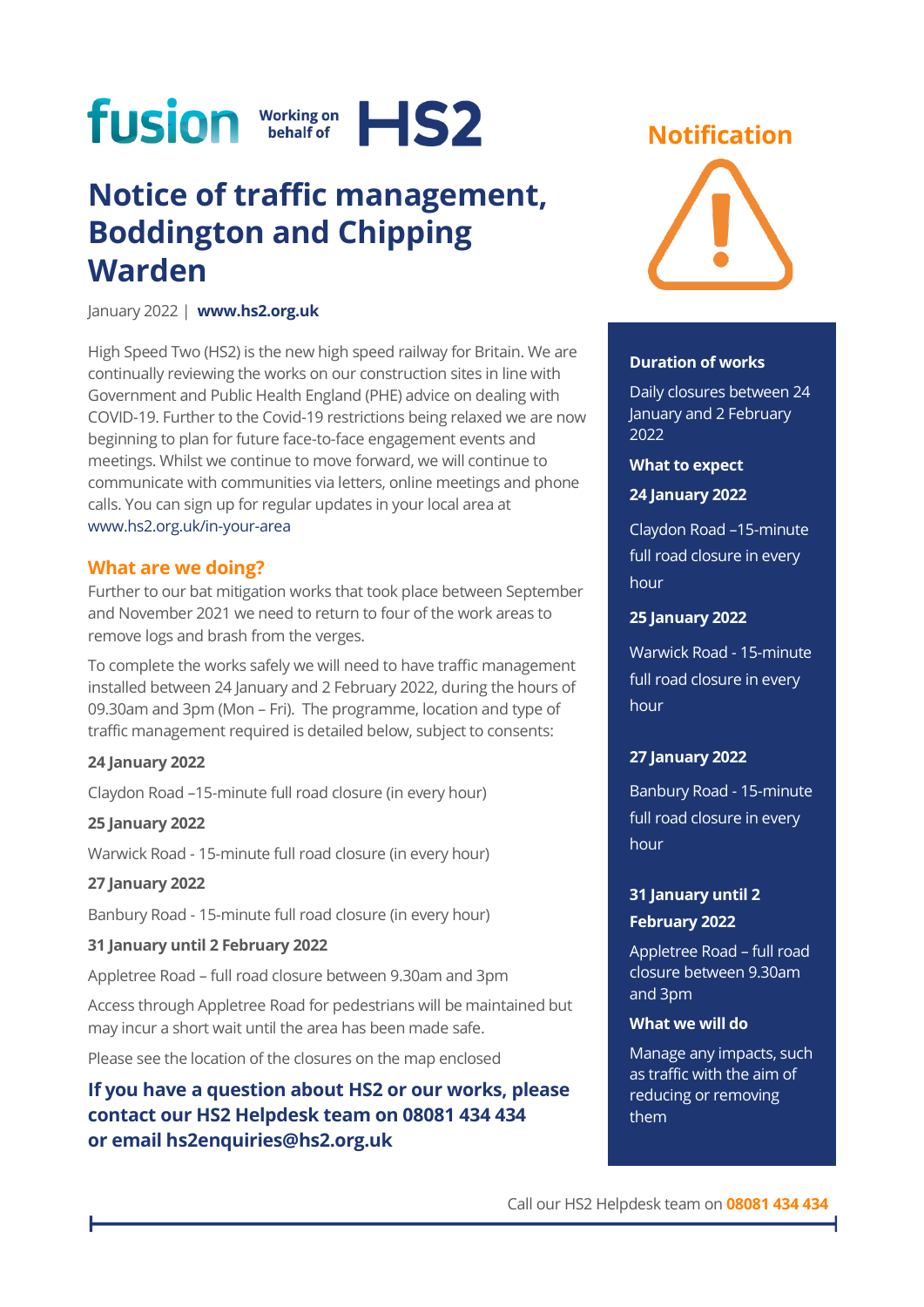**Notification**



**www.hs2.org.uk**

**Location of 15-minute road closure (in every hour) – Claydon Road – 24 January 2022**

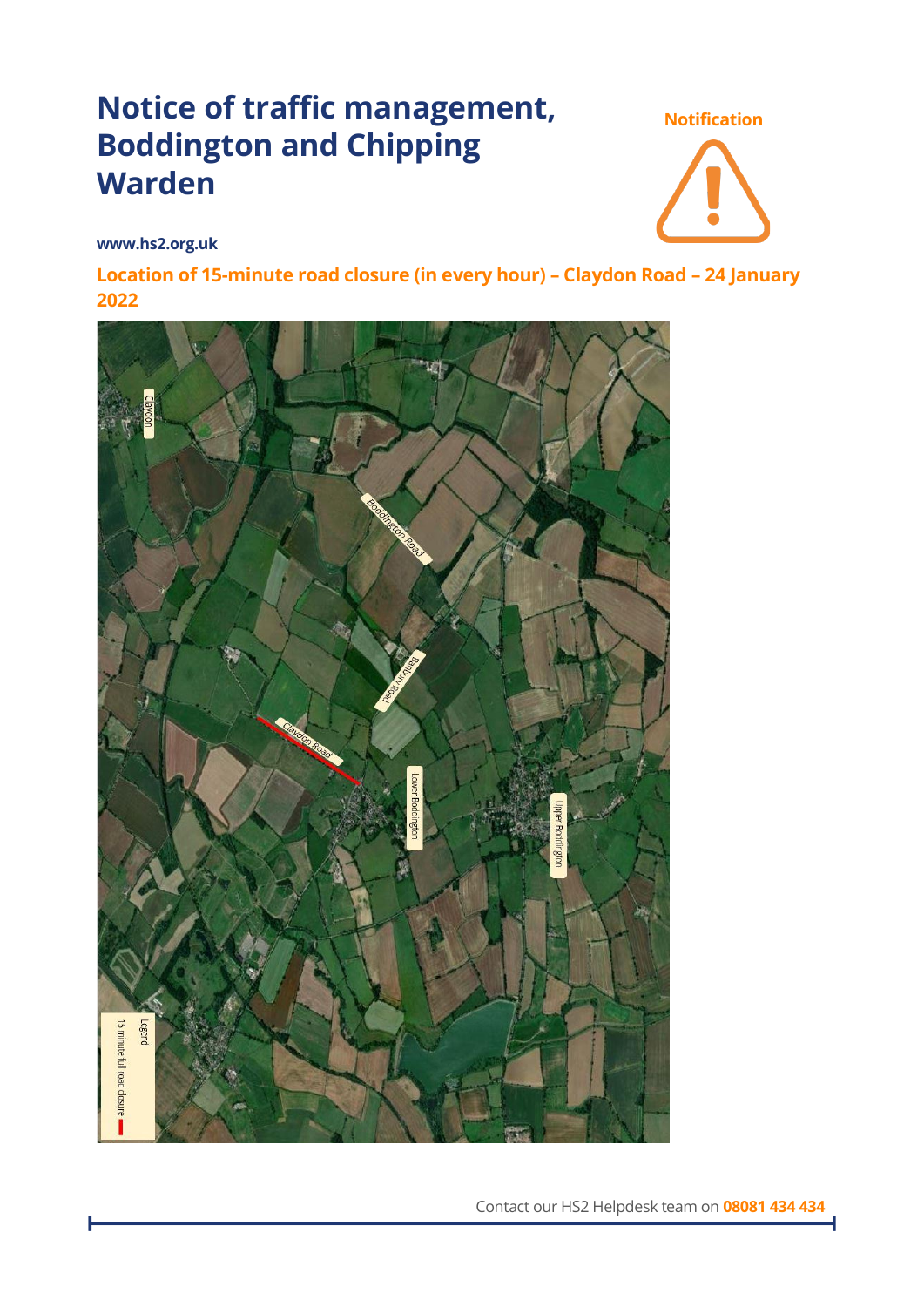**Notification**



**www.hs2.org.uk**

**Location of 15-minute road closure (in every hour) – Warwick Road – 25 January 2022**

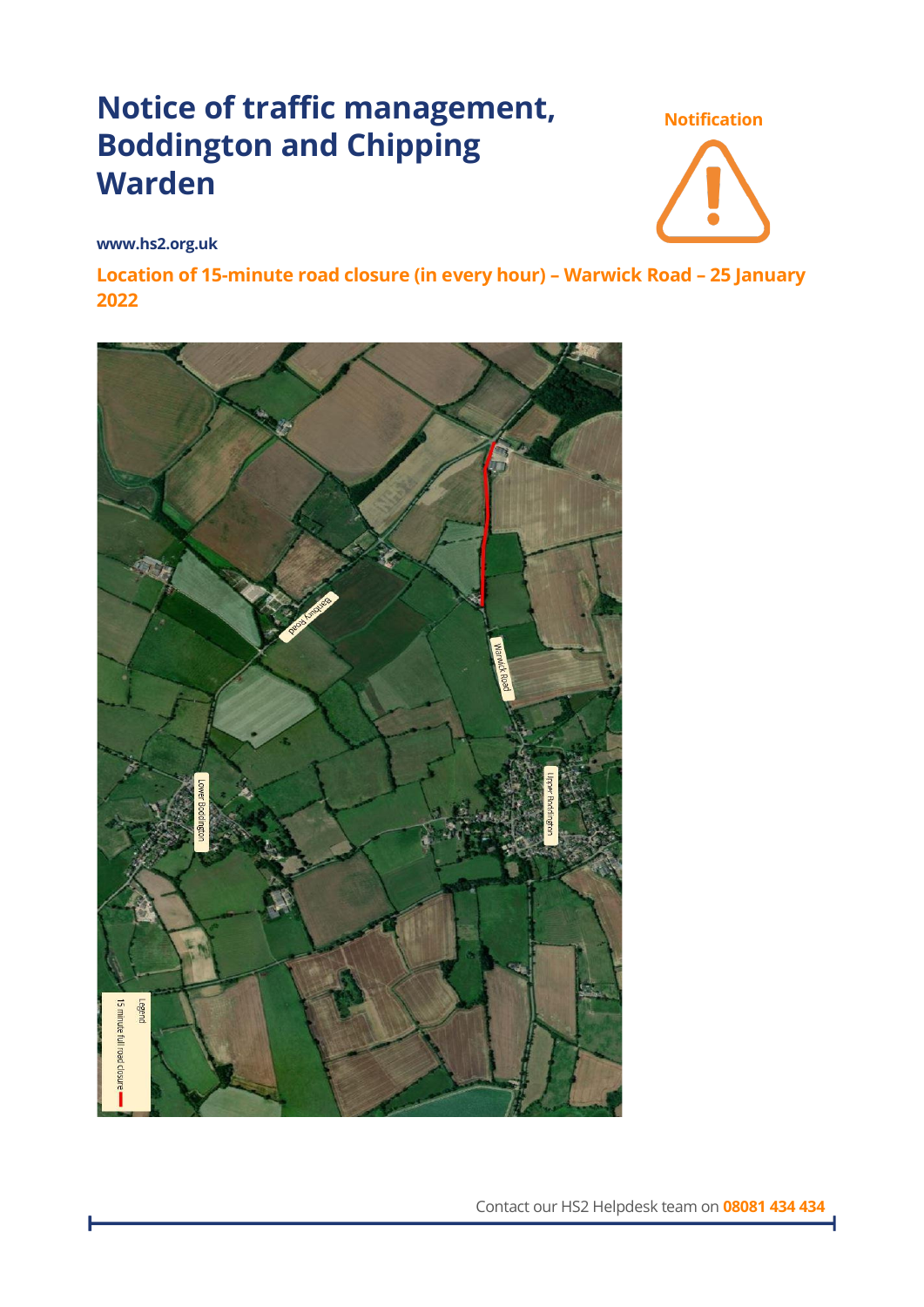**Notification**



**www.hs2.org.uk**

**Location of 15-minute road closure (in every hour) – Banbury Road – 27 January 2022**



Contact our HS2 Helpdesk team on **08081 434 434**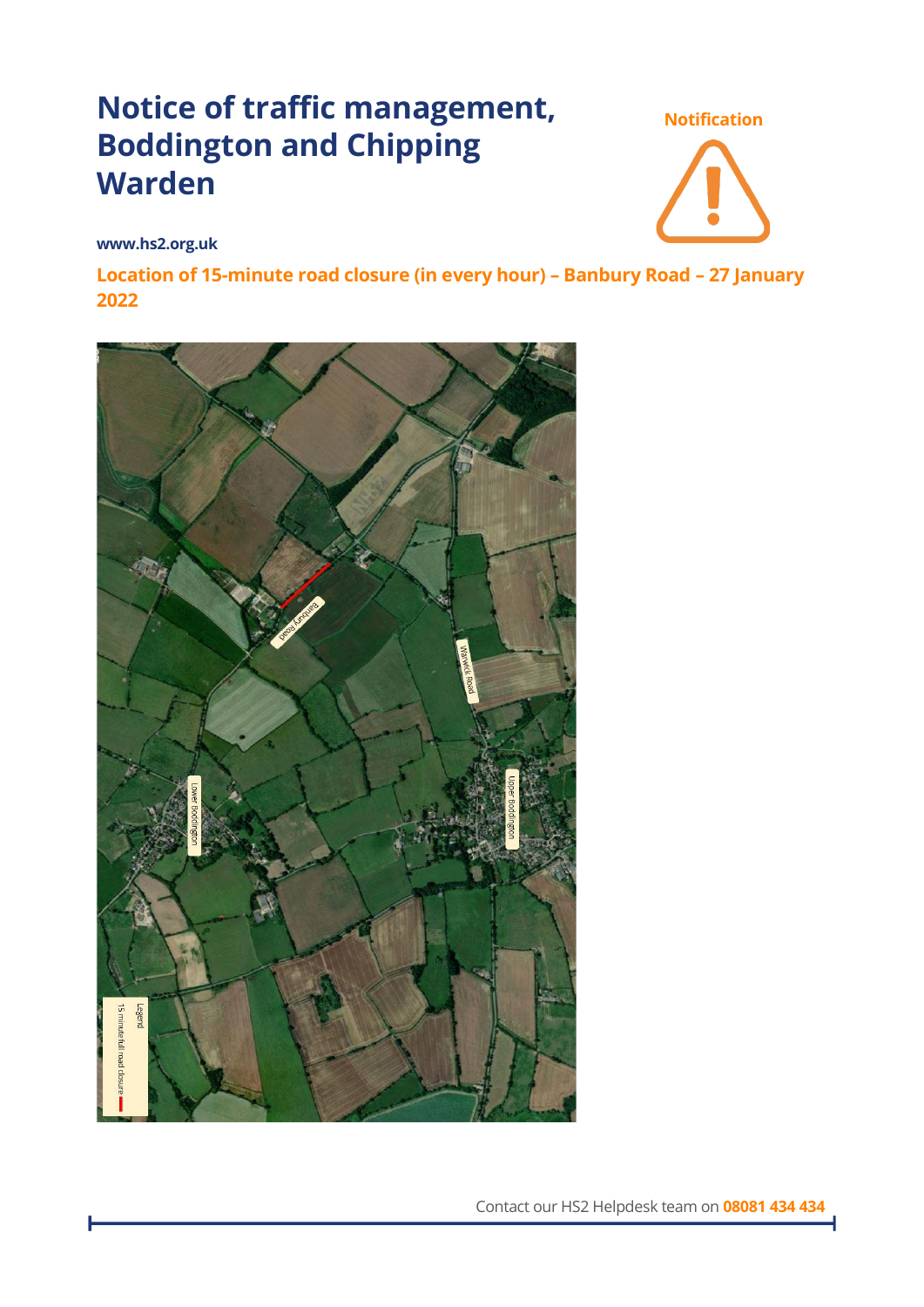**Notification**



**www.hs2.org.uk**

**Location of full road closure – Appletree Road- 31 January until 2 February 2022**



Contact our HS2 Helpdesk team on **08081 434 434**